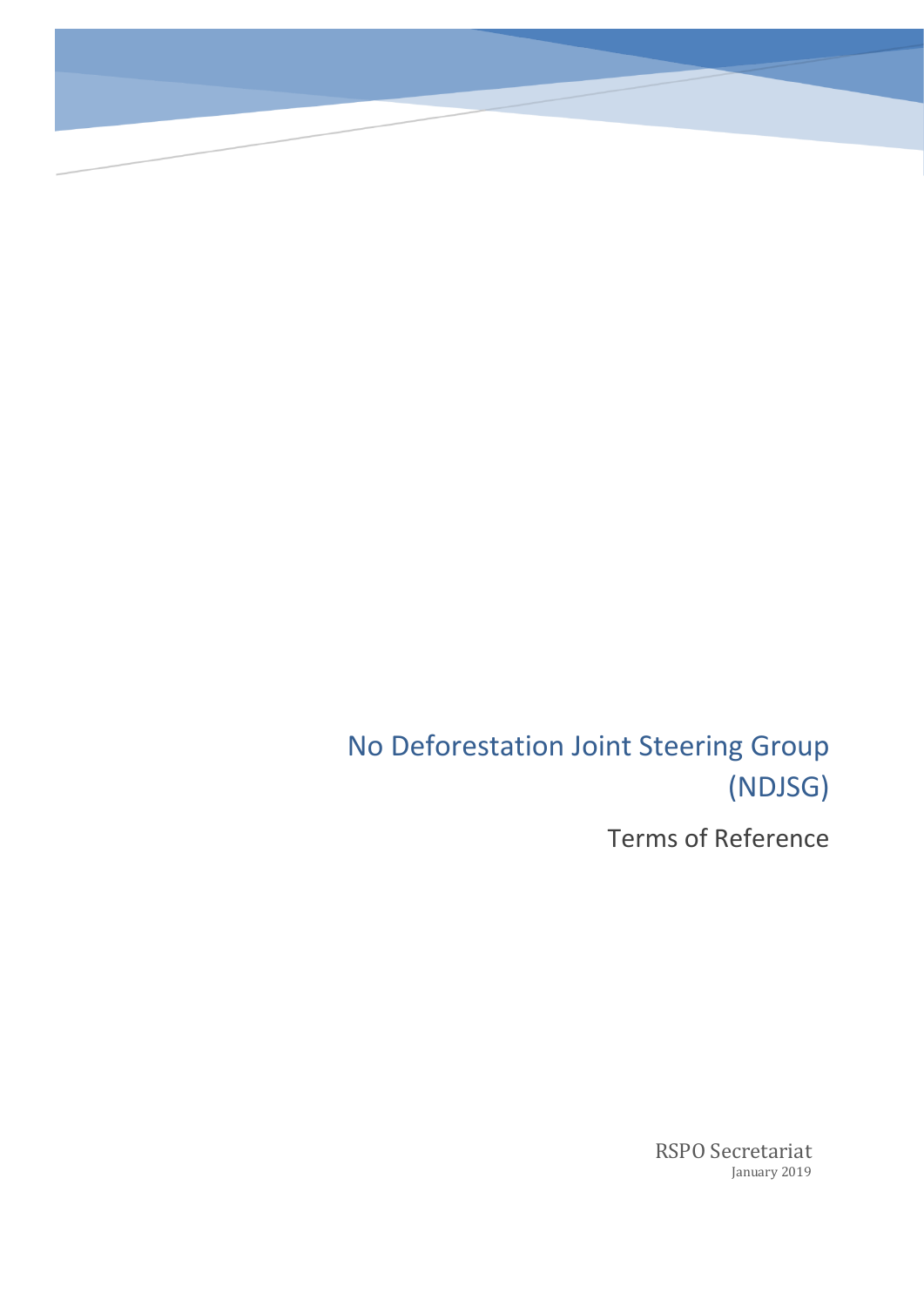# No Deforestation Joint Steering Group (NDJSG) **Terms of Reference**

## Contents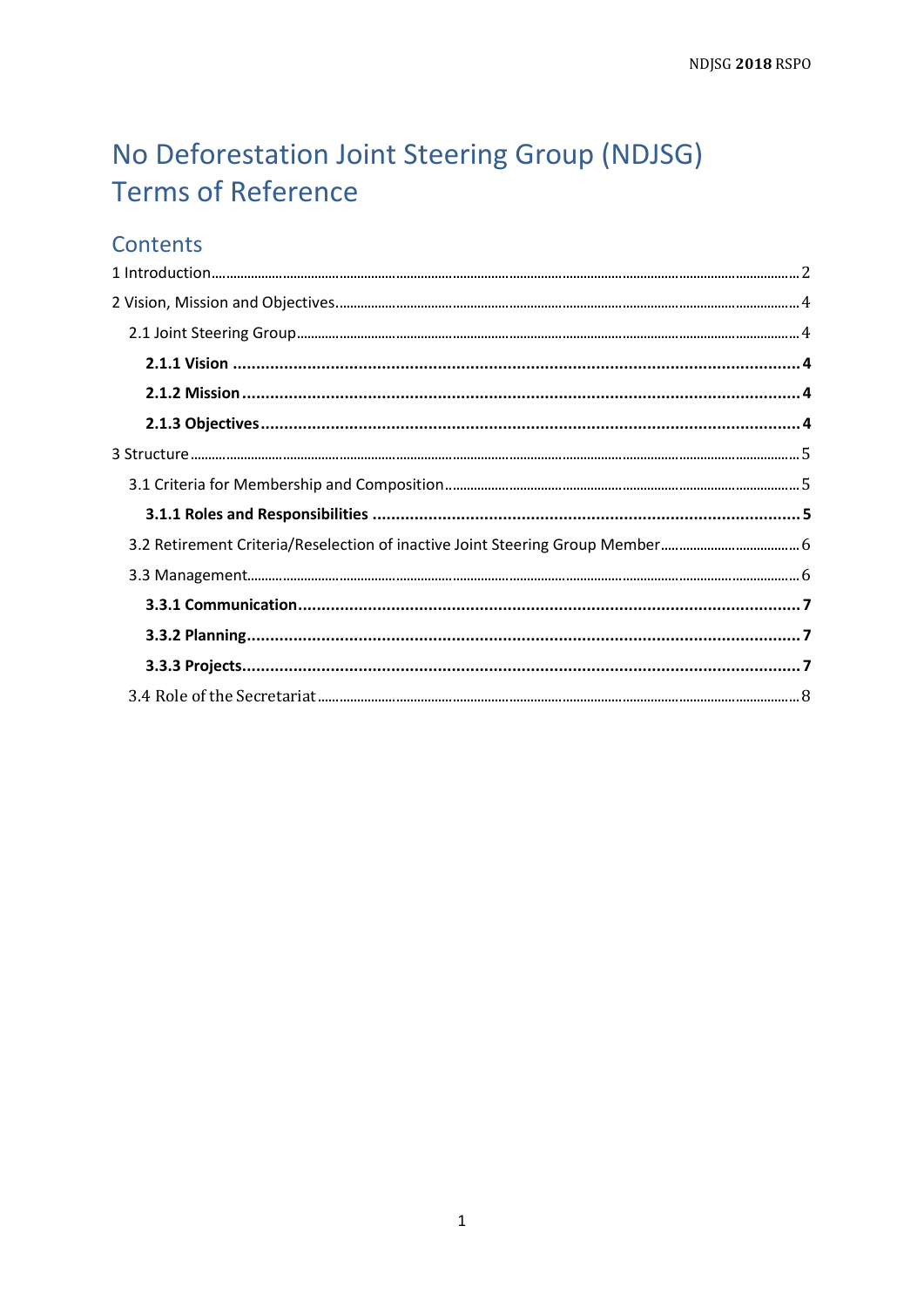## <span id="page-2-0"></span>List of Acronyms

| <b>CSOs</b>   | <b>Civil Society Organizations</b>                                         |
|---------------|----------------------------------------------------------------------------|
| <b>BHCVWG</b> | Biodiversity, and High Conservation Values for Certification Working Group |
| <b>BoG</b>    | <b>Board of Governance</b>                                                 |
| EC            | <b>Executive Committee</b>                                                 |
| <b>HFC</b>    | <b>High Forest Cover</b>                                                   |
| <b>HFCWG</b>  | High Forest Cover Working Group                                            |
| <b>HCSA</b>   | High Carbon Stock Approach                                                 |
| <b>HCVRN</b>  | <b>HCV Resource Network</b>                                                |
| <b>JWG</b>    | Jurisdictional Working Group                                               |
| <b>NDJSG</b>  | No Deforestation Joint Steering Group                                      |
| <b>NGO</b>    | Non-Government Organisation                                                |
| <b>NPP</b>    | <b>New Planting Procedure</b>                                              |
| <b>PLWG</b>   | <b>Peatland Working Group</b>                                              |
| P&C           | Principles & Criteria                                                      |
| <b>SHIG</b>   | Smallholder Interim group                                                  |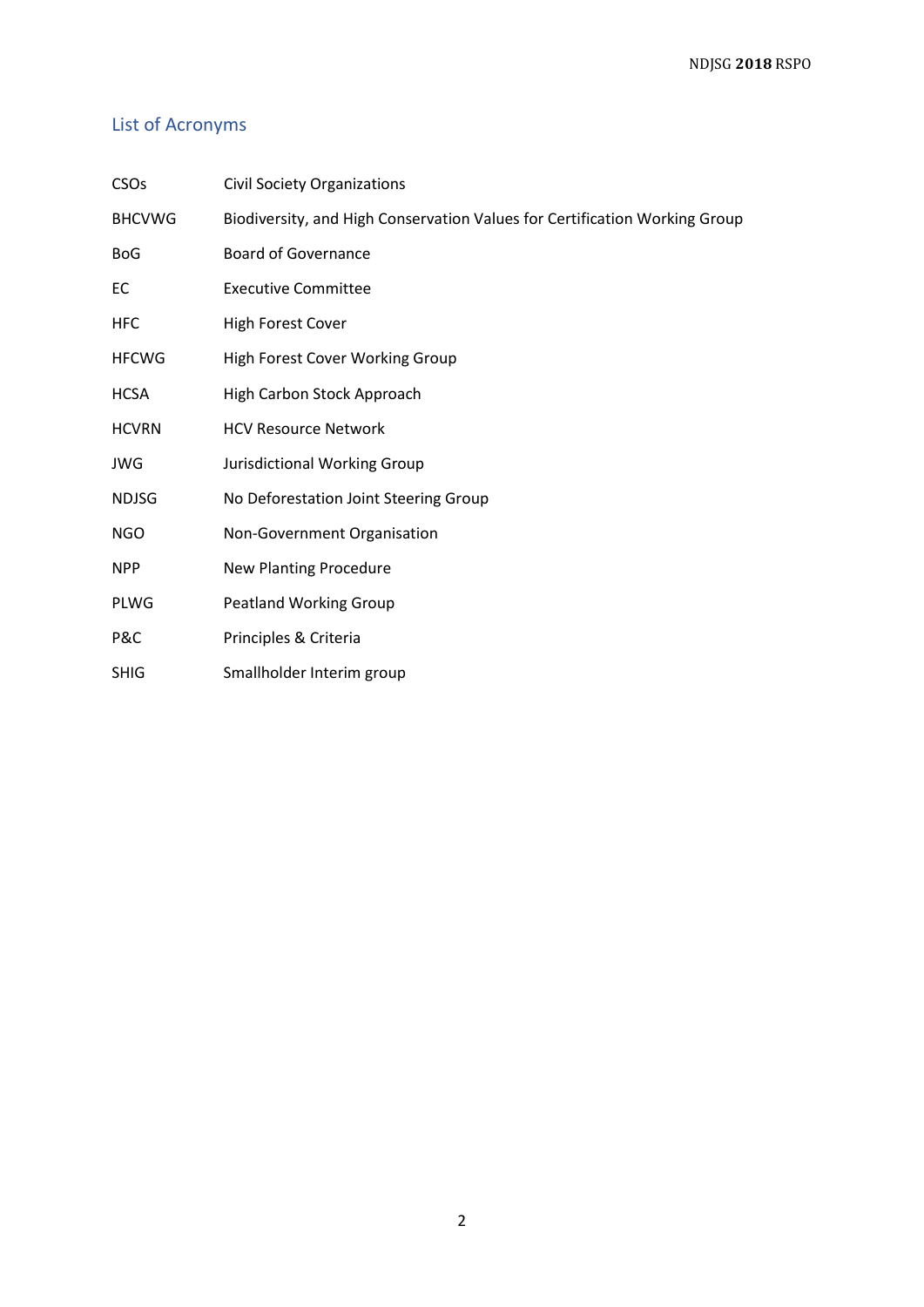## 1 Introduction

During the review of the RSPO Principles & Criteria (P&C 2018), no deforestation has been a critical issue. The P&C Review Task Force agreed to include new requirements to halt deforestation through the use of the High Carbon Stock Approach (HCSA) Toolkit in the revised standard to ensure the effective contribution of RSPO to transitioning the palm oil sector towards becoming deforestationfree.

The RSPO P&C 2018 includes new requirements to ensure the effective contribution of the RSPO to halting deforestation. This will be achieved by incorporating the HCSA Toolkit in the revised standard.

The RSPO Theory of Change also commits to balancing sustainable livelihoods and poverty reduction with the need to conserve, protect and enhance ecosystems. High forest cover countries urgently require economic opportunities that enable communities to choose their own development path, while providing socio-economic benefits and safeguards.

Following communication with HCSA Executive Committee during the  $2^{nd}$  public consultation on the RSPO P&C in June-July 2018, there is strong recognition of the need and desirability for RSPO to work in collaboration with the High Carbon Stock Approach (HCSA) to ensure that requirements around No Deforestation are aligned and harmonized.

There is therefore a need for a new Joint Steering Group, namely the 'No Deforestation Joint Steering Group' (NDJSG) and a joint collaboration with other initiatives, particularly HCSA, to guide the development and implementation of the procedures, methodologies and guidance for Criterion 7.12, particularly around High Forest Cover countries and landscapes.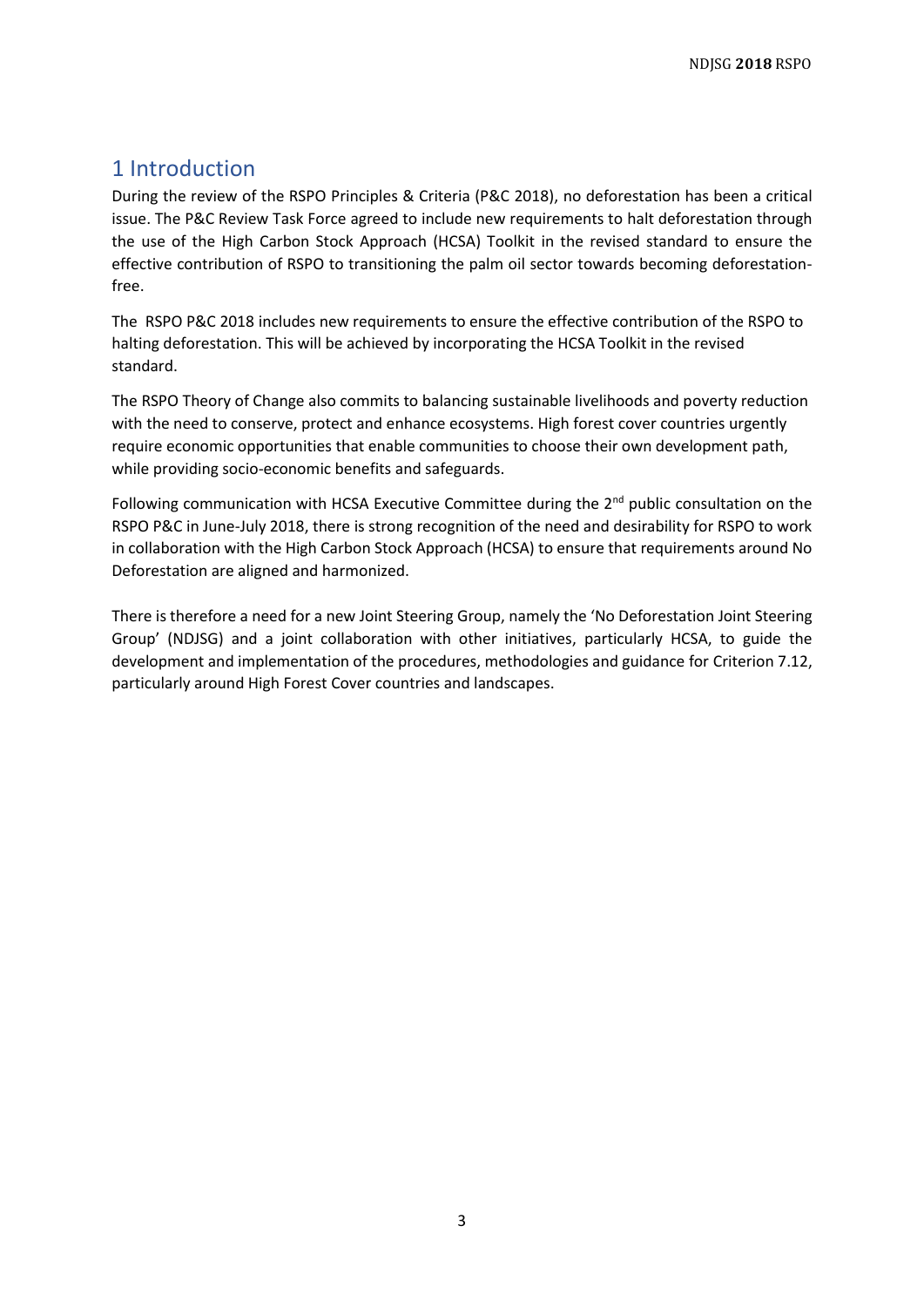## <span id="page-4-0"></span>2 Vision, Mission and Objectives

## <span id="page-4-2"></span><span id="page-4-1"></span>2.1 Joint Steering Group

## **2.1.1 Vision**

The NDJSG vision seeks to halt deforestation and ensure the effective joint contribution of RSPO and HCSA to support the palm oil sector to transition to be free from deforestation and achieve positive impacts balancing sustainable livelihood and poverty reduction with the need to conserve, protect and enhance ecosystems and respect land users' rights.

## <span id="page-4-3"></span>**2.1.2 Mission**

The NDJSG will be the central body for discussing and guiding development of the framework for implementation and decisions on no deforestation in HFC landscapes within High Forest Cover (HFC) Countries<sup>1</sup> in consultation with Indigenous Peoples, local communities and in-country Civil Society Organizations.

## <span id="page-4-4"></span>**2.1.3 Objectives**

1

The NDJSG will oversee the efforts to reach the following overarching objectives and strategically important tasks:

- Develop, support and guide the implementation of the RSPO High Forest Cover (HFC) procedures, including suggest revisions to P&Cs and/or guidance that would allow HFC procedures to be used in HFC landscapes within HFC Countries, if in the case-study areas a mandate is given from Indigenous Peoples and local communities to representatives in the NDJSG to develop such procedures for their lands.
- Develop safeguards and their associated procedures to protect Indigenous Peoples and local communities that are right-holders to High Forest Cover lands from coercion, intimidation or violence by RSPO members, Government officials or other stakeholders that stand to benefit from the development of exemptions to the No Deforestation methodologies outlined in the HCSA Toolkit or the revised RSPO P & C's (7.12).
- Seek to harmonise HCSA and RSPO P&C approaches to legacy cases located in High Forest Cover Landscapes within HFC countries.
- Propose governance processes for the application of HFCL within HFCC Procedures requirements in the RSPO P&C once developed.
- Provide guidance on implementation, audit checklists and cross link with current best practice of the procedures once developed.
- Develop socialization plans to ensure inclusive participation of local CSOs, indigenous people and local communities:
	- $\circ$  Seek a mandate from respective local land right holder(s) in case-study areas for the development of procedures for HFCL within HFCC.
	- o Seek inputs to the draft procedure
	- o Share the final proposed procedure for feedback prior to its submission for formal endorsement.

<sup>1</sup> For guidance and recommendations relating to HFCL within non-HFC countries, the NDJSG will refer to the HCSA legacy case review process. The revised P&C define the scope as only HFCL within HFC countries. Legacy cases in HFCL outside of HFCC are currently addressed via a separate HCSA legacy case review process, which includes joint multi-stakeholder case-study focused work lead by HCSA together with CSOs and local community representatives. The NDJSG will follow this work and may make recommendations for including the outcomes from that process into the RSPO's standards and procedures. Any changes to the RSPO P&Cs must follow the RSPO's procedures for standard-setting.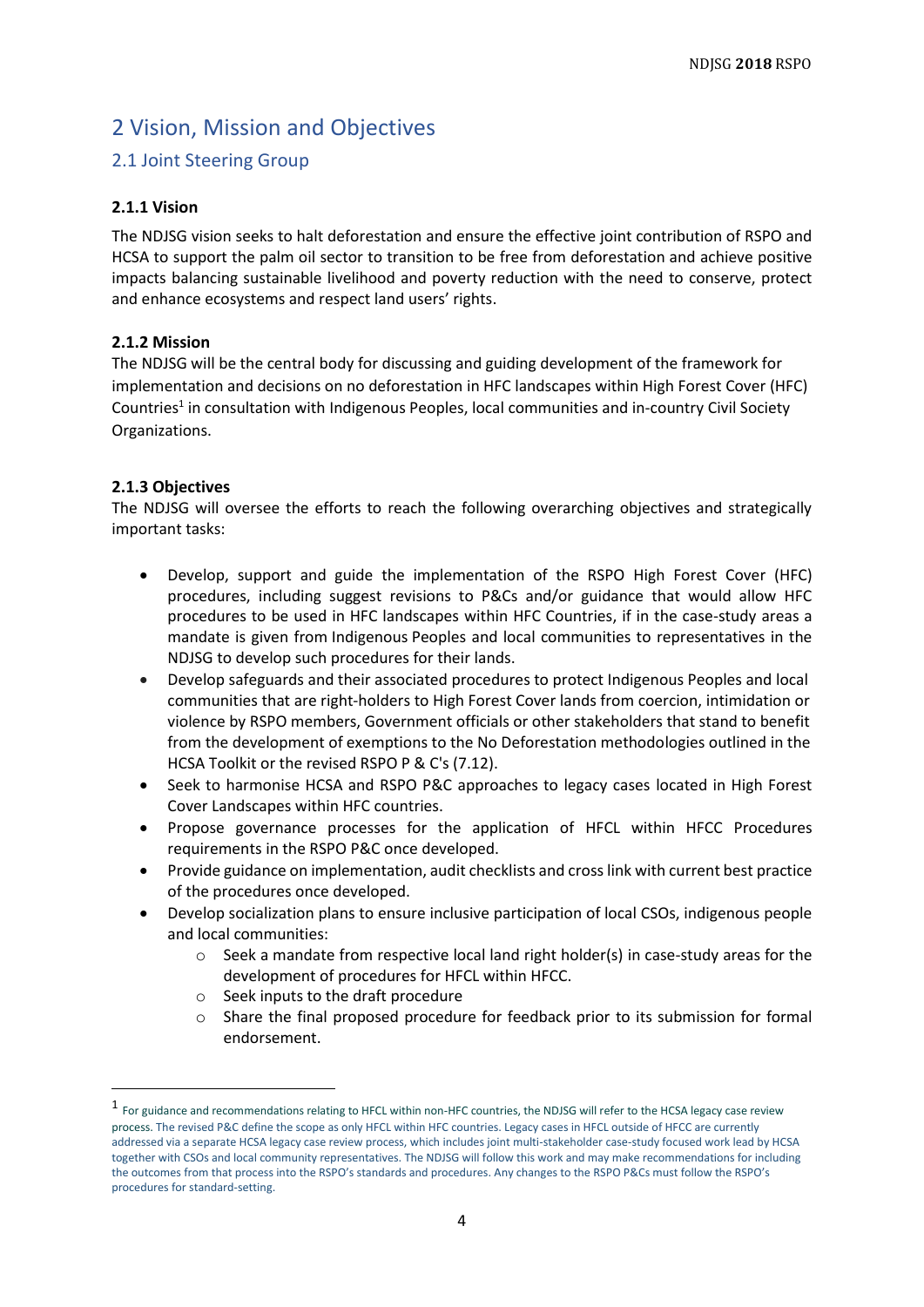- o Socialization will include information on other development options besides oil palm and will provide information on incentives and support available to communities that are willing to identify and maintain HCS forests.
- Coordinate and clarify collaboration roles with relevant RSPO Working Groups, including but not limited to BHCVWG, PLWG2, JWG and SHIG, and HCSA Working Groups, including but not limited to the Legacy WG of the HFCLWG.
- Inform changes needed to the New Planting Procedure (NPP) to incorporate Criterion 7.12.
- Advise on the NI process C7.12 process for the HFC Procedures once developed
- Provide guidance on capacity development and procedures to address non-compliances related to the implementation of the HFC Procedures once developed.

## <span id="page-5-0"></span>3 Structure

## <span id="page-5-1"></span>3.1 Criteria for Membership and Composition

The NDJSG will consist of members of RSPO and of the HCSA Steering Group. Six RSPO representatives will reflect the sectorial and geographical composition of the RSPO membership. Four members will collectively represent consumer goods manufacturers, retailers and financial institutions, processors & traders, growers and two shall represent environmental and social NGOs. The HCSA will be represented, by six members from its five membership categories of the HCSA Steering Group, including two NGOs; these members may also be members of the RSPO.

The NDJSG will be co-chaired by two members, one selected representative from the RSPO and one from the HCSA. The co-chair seats will not be held by organisation associated with the same caucus by either organisation nominated by the respective RSPO and HCSA members.

Appropriate in-country CSOs supporting Indigenous Peoples and local communities and relevant institutions or experts, as well as HCV RN or human rights experts, may be invited to participate and provide advice and guidance as technical experts. They will not take part in any decision making.

Candidates must be nominated by the constituencies and agreed by the NDJSG members through consensus. Membership in the NDJSG is "institutional" rather than personal; change in employment status should be reflected in the composition of the committee. Participation is voluntary and nonremunerative, but reimbursement for travel expenses may be considered to facilitate participation of all stakeholder groups.

Members are expected to participate actively to the proceedings on behalf of their caucus and to ensure they are represented by a designated alternate if they are unable to do so.

Action: RSPO to engage independent facilitator as agreed with the HCSA.

### <span id="page-5-2"></span>**3.1.1 Roles and Responsibilities**

The NDJSG is supported by the RSPO Secretariat and will report its findings to the appropriate RSPO Board Committee. The HCSA Secretariat and/or represented HCSA member will report NDJSG findings to HCSA EC.

The NDJSG will be the central body for discussing pragmatic and effective ways to align and implement the decisions on issues around no deforestation in High Forest Cover Landscapes within HFC Countries by RSPO and HCSA. NDJSG will coordinate its work with relevant Working Groups and Taskforces within RSPO and HCSA e.g. the RSPO's BHCVWG, PLWG2, JWG and SHIG and HCSA's HFCWG. It will oversee the socialization program, seek a mandate from Indigenous Peoples and local communities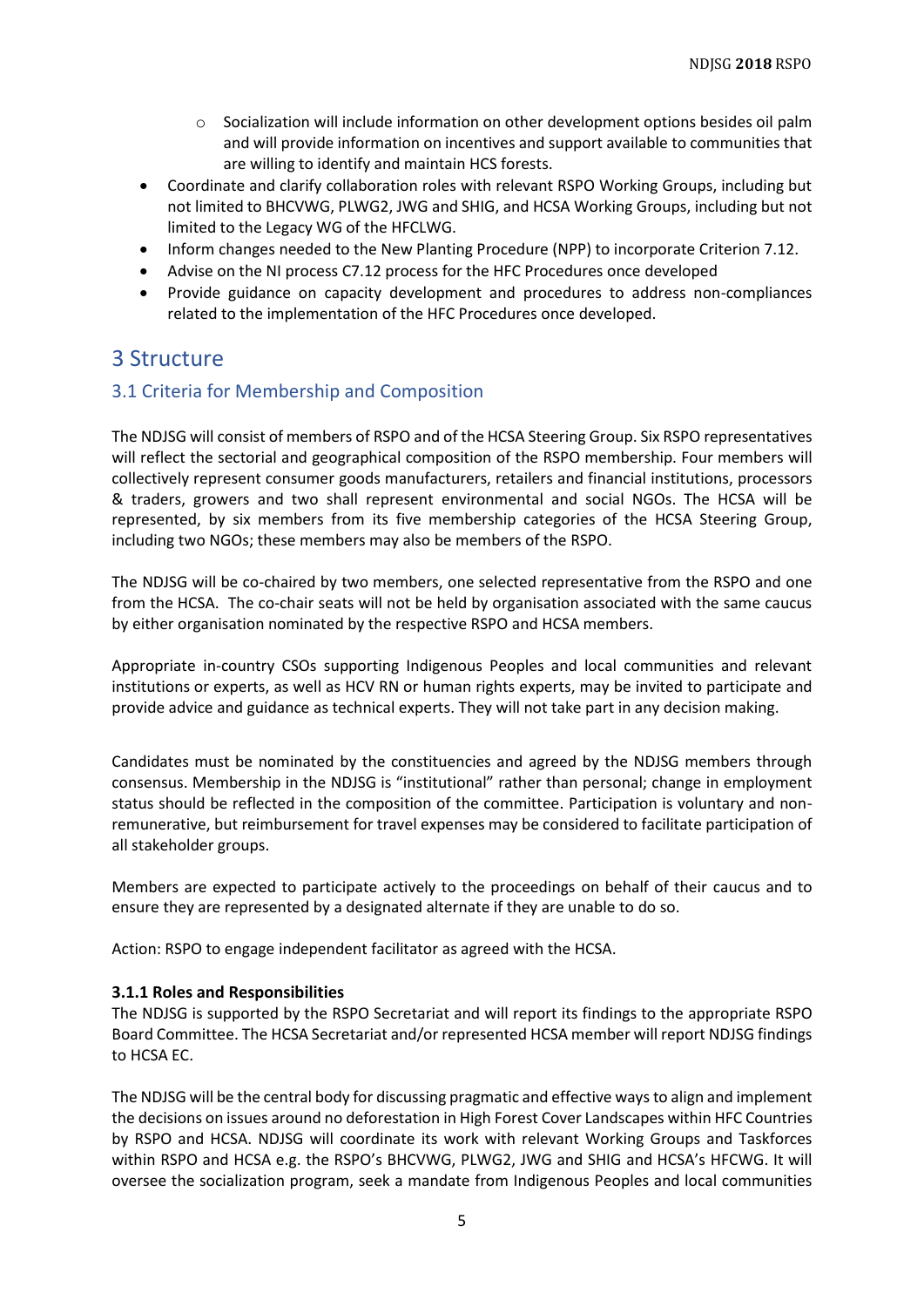to develop procedures that may be applied to their lands, and review all relevant RSPO and HCSA documents regarding implementation of the HFC Procedures before their recommended adoption. It may appoint sub-committees to focus on different components of the work, including for technical implementation guidance. Its recommendations will need to be endorsed by the RSPO BoG Committee and HCSA EC and communicated to the relevant organizations' working groups, task forces and Secretariat, as coming from the RSPO Standards & Certification Steering Committee and HCSA Steering Group.

The RSPO secretariat will be the principal coordinator and conduit of communication between NDJSG and RSPO working groups and taskforces, as well as respective HCSA working groups through HCSA Secretariat. Key individuals (in particular respective Chairs or Co-chairs) of these working groups and taskforces will be invited to attend NDJSG meetings when appropriate.

## <span id="page-6-0"></span>3.2 Retirement Criteria/Reselection of inactive Joint Steering Group Member

The NDJSG can exercise the right to retire the membership of a SG member. However, the decision must be made by consensus of the SG (excluding the affected party).

The reasons (not exhaustive) for the SG to consider retirement of a SG members are:

- 1. Absence from SG meetings for three consecutive meetings without arranging for an alternate to attend these meetings.
- 2. Persistent refusal to furnish information in timely manner as requested by the SG. Information requested, if deemed beneficial to the objectives of the SG, shall not be unreasonably withheld except for those which are commercially sensitive and/or prohibited by law for dissemination.
- 3. Failure to meet the requirements for declaring and acting in a manner that is free of conflicts of interests.

Retirement of membership will be informed in writing by the Co-Chairs of the NDJSG, copied in to the RSPO secretariat.

The Co-Chairs of the NDJSG will invite the constituents of the affected sectorial and/or geographical stakeholder group to nominate a new representative to the SG.

## 3.3 Dissolution of the NDJSG

At the time when it is decided to dissolve the NDJSG, the RSPO will resume full responsibility for reviewing, reporting and verifying the implementation of the RSPO procedures for HFCL with HFCC and adjust as necessary by making recommendations to the appropriate RSPO Board Committee and the HCSA Executive Committee (EC) for approval.

## <span id="page-6-1"></span>3.4 Management

Each member must declare any conflict of interest on any matters on the agenda and/or matters arising at the beginning or during the course of the meeting. Should a conflict of interest exist, the member concerned must recuse themselves from the decision-making process or sensitive discussions.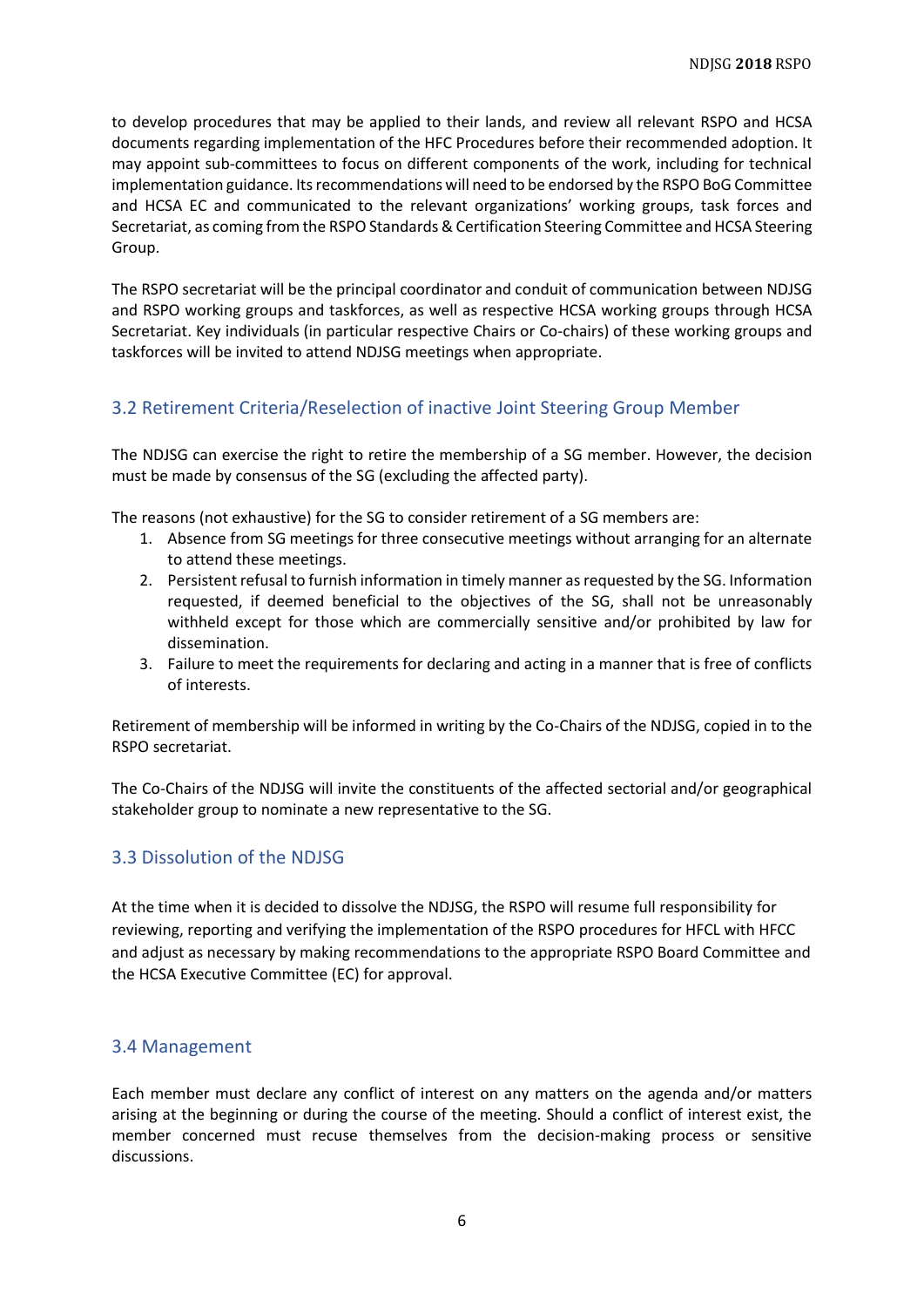All members of the NDJSG are required to sign the Code of Conduct for the NDJSG.

All outcomes and decisions are made on consensus basis<sup>2</sup>, members shall ensure the accuracy of the information and that the interpretation of all outcomes and decisions of the NDJSG are consistent with the consensus reached within the NDJSG.

If consensus is not possible for any specific issue or criteria and this results in a deadlock, i.e. whereby opposing parties come to a point of fundamental disagreement on a significant topic and no progress can be made risking a standstill or stalemate of the entire process, the SG shall refer the matter to the RSPO Board Committee, who shall seek to resolve the issue in question by consensus (as per the RSPO Standard Operating Procedure for Standard Setting and Review (June 2017).

### <span id="page-7-0"></span>**3.4.1 Communication**

It is desirable that the Joint Steering Group organizes face to face meeting 4 times a year or teleconferences where necessary. The co-chairs and the RSPO Secretariat and HCSA Secretariat will have frequent communication updates.

During these meetings, Chatham House rules apply. The Chatham House Rule aims provide anonymity to speakers. This rule is applied throughout all meetings as an aid to free discussion, encouraging openness and the sharing of information. The Chatham House Rule reads as follows:

'When a meeting, or part thereof, is held under the Chatham House Rule, participants are free to use the information received, but neither the identity nor the affiliation of the speaker(s), nor that of any other participant, may be revealed.'

Any public communications related to the NDJSG and its work will be agreed by the NDJSG members and approved by the RSPO and HCSA communications teams.

Minutes of the meeting and clarifications of decisions made by the NDJSG are to be shared publicly no more than one month after the meeting.

NDJSG will determine the need for translation of minutes of meeting, relevant materials and documents, and making its available and accessible to all relevant parties.

### <span id="page-7-1"></span>**3.4.2 Planning**

In order to fulfil these tasks and meet NDJSG objectives, it will be necessary to establish a yearly work program including a series of targets or deliverables.

### <span id="page-7-2"></span>**3.4.3 Projects**

 $\overline{a}$ 

Projects that are currently on-going and/or receiving funding from the RSPO will be placed under the purview of the NDJSG.

- i. The NDJSG can formulate projects or may accept projects of third parties. Project implementation can be outsourced to the RSPO Secretariat or to external parties. In both cases, the Joint Steering Group will be responsible for the overall steer of the projects subject to their being agreed by the appropriate RSPO Board Committee.
- ii. In case a project receives funding from the RSPO, then the RSPO Secretariat is responsible for the details of the project management (narrative and financial). In the situation that the NDJSG and the RSPO Secretariat hold different opinions regarding the approval or continuation of a project, the matter will be brought to the appropriate Board Committee for a final decision.

<sup>&</sup>lt;sup>2</sup> Consensus is defined as the lack of a sustained objection by one or more members